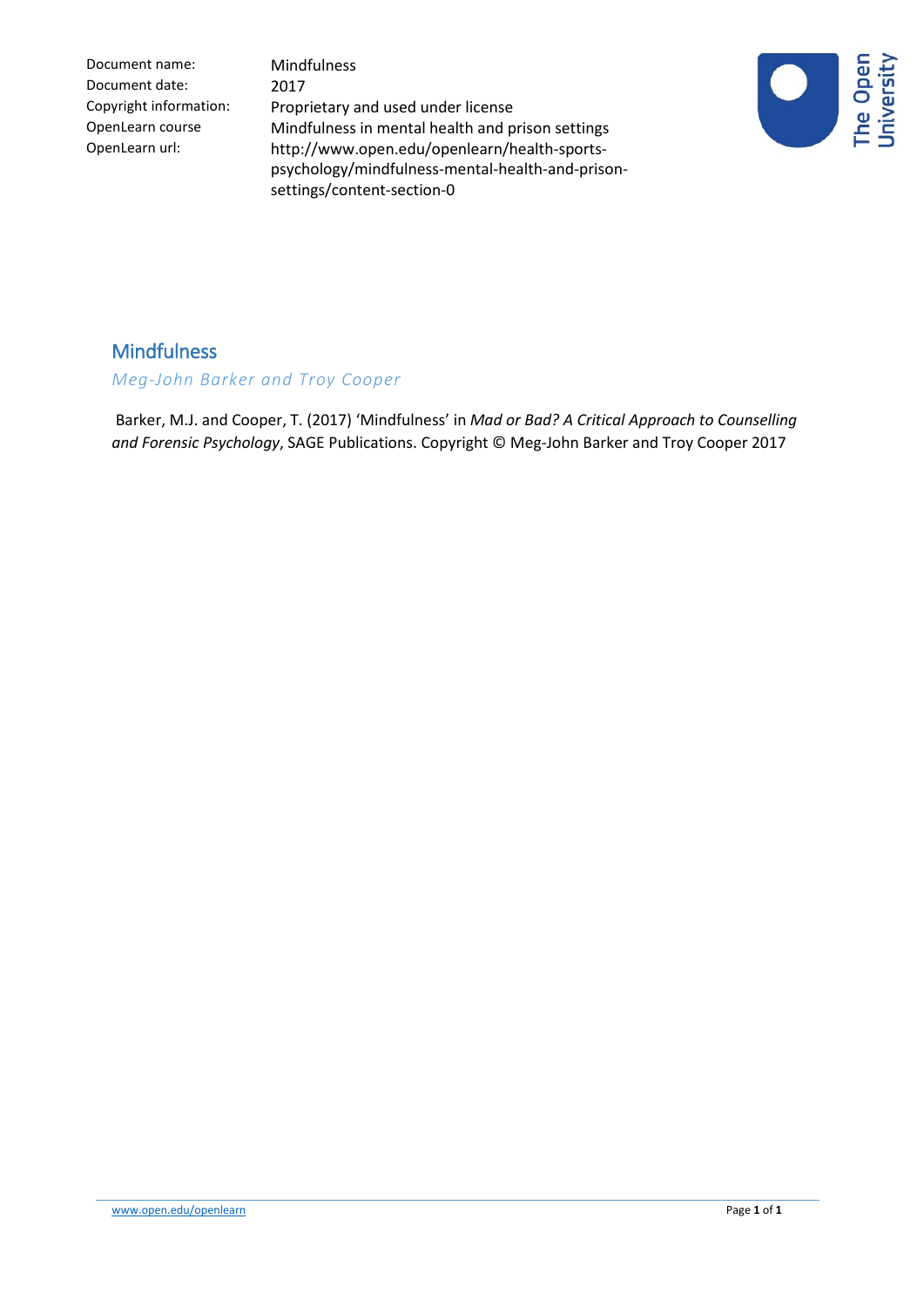# **Mindfulness**

*Meg-John Barker and Troy Cooper*

# **Introduction**

One of the biggest influences on counselling and psychology in recent years has been the huge therapeutic interest in adapting Buddhist mindfulness as a way of addressing mental health difficulties and improving well-being. Mindfulness is increasingly advocated by professional bodies and political parties as an approved way of tackling mental health problems (e.g. Mindfulness All-Party Parliamentary Group (MAPPG), 2015; National Institute for Health and Care Excellence (NICE), 2000). It is also increasingly being adopted in other areas, such as education, the workplace and – importantly for our purposes – the criminal justice system. Psychological research on this topic has also increased exponentially over the last decade and there is now a significant body of research evidence supporting the effectiveness of mindfulness in tackling both common mental health problems (e.g. Shonin, Van Gordon & Griffiths, 2015) and difficult offender behaviours (Shonin, Van Gordon, Slade & Griffiths, 2013).

In this chapter we introduce you to mindfulness, if you're not already familiar with the subject, and overview the ways in which it is now being applied in both counselling and forensic psychology. In particular we focus in on the mindfulnessbased approach of Dialectical Behaviour Therapy (Swales & Heard, 2009) and how that is being used in a forensic context (Berzins & Trestman, 2004).

## What is mindfulness?

You will almost certainly be familiar with the term 'mindfulness' already, given there has been a huge amount of popular interest in the topic in recent years, with popular self-help books being published on the topic, not to mention newspaper reports, television documentaries, and the like.

#### **Pause for reflection: Definitions**

Think about the times that you have come across the word 'mindfulness'. What words and phrases do you associate with this concept? How would you define it if somebody asked you what it meant?

Mindfulness is a concept that comes from traditional Buddhist philosophy and has recently been embraced by many Western authors,

therapists and psychologists. We might define mindfulness as something like 'giving open, curious attention to the way that things are, rather than attempting to avoid or grasp hold of any aspect of experience'. To help you to understand what that means better, try Activity 16.1.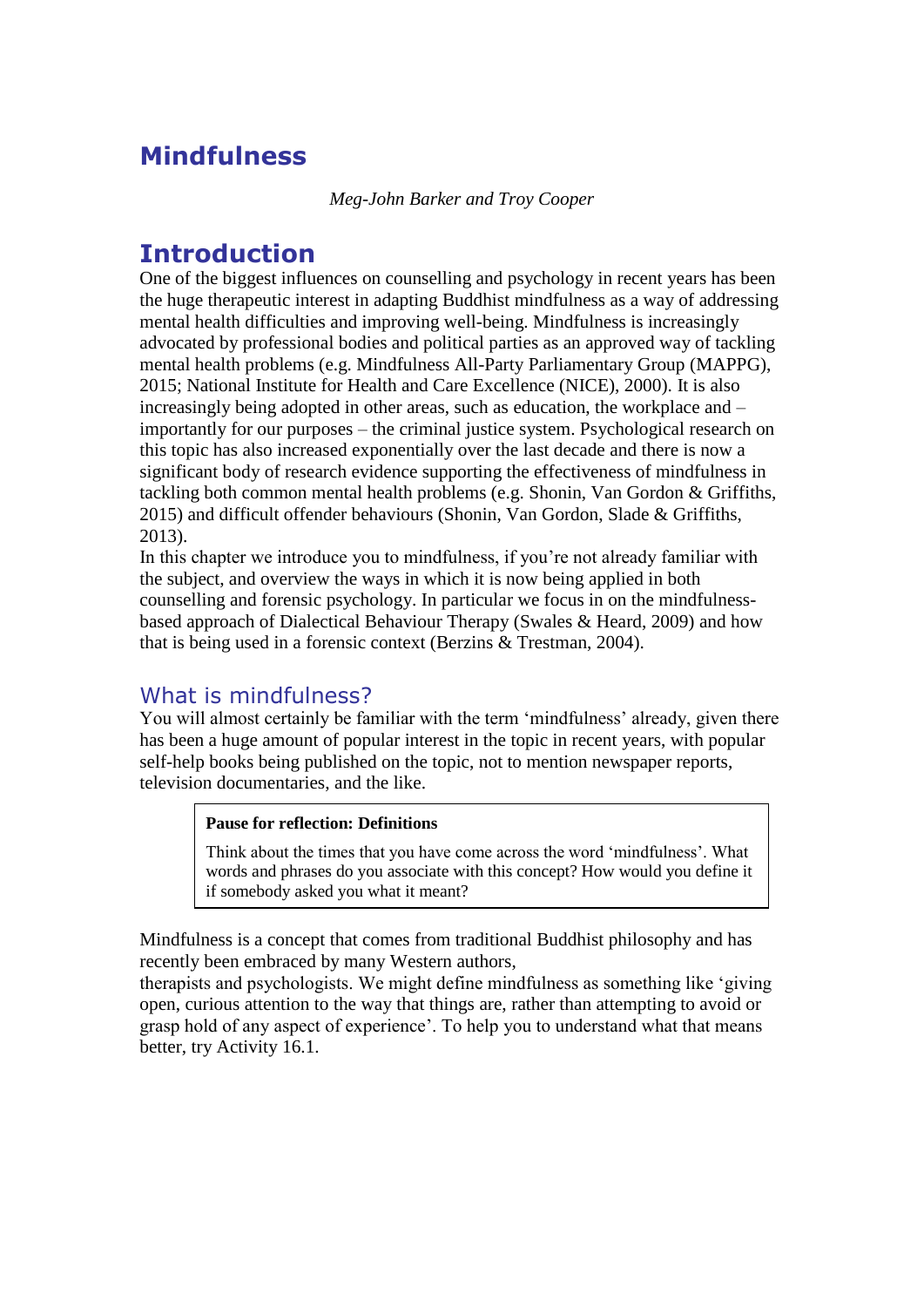## **Activity 16.1: Being mindful**

The basis of most mindfulness approaches is this breathing practice. Have a go and then reflect on what the experience is like for you.

- Sit comfortably and quietly on a chair, shut your eyes and relax any tension in your body.
- Breathe in and out three times.
- Now just focus on your natural breathing for five minutes, not trying to control it in any way, but just noticing how it feels coming in and out of your body.
- You will probably get distracted many, many times, by thoughts, feelings, sounds or sensations. There is nothing wrong with this, it is part of the experience. Each time it happens, just notice you've been distracted and bring your attention gently back to your breath.

The idea of practices like this is not to get rid of distractions or to achieve any kind of blank mind. Rather, it is to become more aware of how people tend to become carried away by the stories they tell about their lives (such as going over the past or planning for the future), and to cultivate the ability to come back to the present moment. The idea with this is that the more people do practices like these the more able they will be to do the same thing when more difficult states, like anxiety or depression, arise. People often confuse mindfulness with meditation because one way mindfulness is practised is through meditations like this one, or ones where you scan your bodily sensations or listen to the sounds around you. However, the point of meditation is really just to develop your capacity to be mindful. The idea is to try to apply this way of being to all of your everyday life. Indeed, many teachers suggest deliberately doing everyday tasks like eating, brushing your teeth or washing the dishes mindfully (Nhat Hanh, 1975/1991). A mindfulness practitioner might meditate formally for half an hour every day, but they would also try to pause regularly during their day to bring themselves back to the present moment (Williams, 2016), and they might also take a break for mindfulness any time things became particularly difficult (Chödrön, 1994).

### Mindfulness, mental health and counselling

In the world of counselling and psychology, the word 'mindfulness' has taken on a somewhat broader meaning to encompass a number of new forms of counselling which draw upon Buddhist ideas, often weaving them together with modern Western psychotherapy. While one main focus is on cultivating the mindful capacity to attend to experience as it is in the present moment, such approaches also often draw in other aspects of Buddhist philosophy, particularly the importance of developing compassion and kindness – for yourself and for others (e.g. Gilbert, 2010; Salzberg, 2011). While all the main counselling and psychotherapy approaches have engaged with Buddhism to some extent (Barker, 2013b), when people refer to 'the mindfulness movement' they are often talking about the 'third wave' of cognitive behavioural therapy (CBT) approaches (see Chapter 14) which have drawn upon mindfulness and other aspects of Buddhist theory and practice. Mindfulness Stress Reduction Therapy, Mindfulness-Based Cognitive Therapy, Acceptance and Commitment Therapy, Compassion-Focused Therapy (which also draws on attachment theory, see Chapter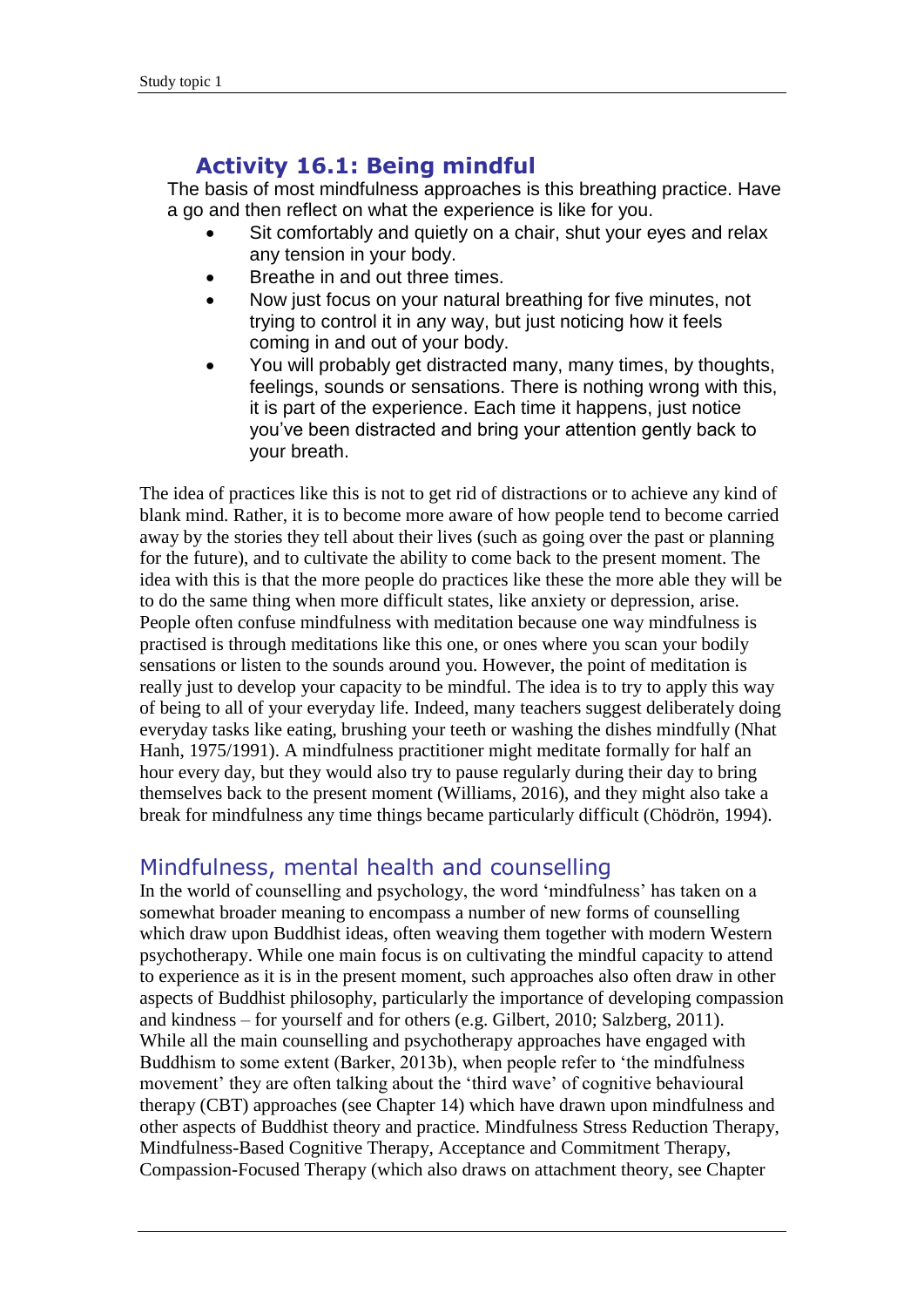13), and Dialectical Behaviour Therapy are just some of the mindfulness-based forms of CBT which have emerged in recent years (Germer, Siegel & Fulton, 2005). As well as being something that can be used in one-to-one therapy with clients, mindfulness CBT is often taught to people in group training formats, such as eightweek courses, where a trainer takes a group through the materials and they also practise alone between sessions (Crane, 2009). There are many self-help manuals, videos and audio materials to help people to develop their own mindfulness practices (e.g. Heaversage & Halliwell, 2012; Williams & Penman, 2011) as well as computer programs and apps (Glück & Maercker, 2011).

### Mindfulness understandings of mental health problems

Reviews or the research and meta-analyses (which amalgamate the data across research studies) so far find evidence that mindfulness-based interventions are effective across a number of different common mental and physical health conditions, notably preventing relapse from depression and easing chronic pain conditions (MAPPG, 2015; Shonin et al., 2015).

So what is the theory behind these practices being so helpful? Why do we try to cultivate that open, curious attention to the way things are? Going back to the original Buddhist understanding of distress, the idea there is that suffering is rooted in craving: the approach where we try to get everything we want and to avoid everything we don't want. Martine Batchelor explains it well with this metaphor:

Let's imagine that I am holding an object made of gold. It is so precious and it is mine – I feel I must hold onto it. I grasp it, curling my fingers so as not to drop it, so that nobody can take it away from me. What happens after a while? Not only do my hand and arm get cramp but I cannot use my hand for anything else. When you grip something, you create tension and limit yourself.

Dropping the golden object is not the solution. Non-attachment means learning to relax to uncurl the fingers and gently open the hand. When my hand is wide open and there is no tension, the precious object can rest lightly on my palm. I can still value the object and take care of it; I can put it down and pick it up; I can use my hand for doing something else. (Batchelor, 2001, p. 96)

Applying this metaphor to our everyday lives, we could say that suffering happens whenever we fall into that habit of grasping things and/or hurling them away, whether that is our own thoughts or emotions, aspects of our identity, relationships with others, material things, or anything really.

For example, you might notice this happening with feelings. Something happens which gives you a little anxious feeling: just a twinge. That feeling is unpleasant so – maybe without even noticing – you try to deny it is happening and just get on with things. However, the anxiety seems to get larger in the background so soon it's really quite frightening. You worry about the fear which you now can't avoid: 'what's wrong with me that I'm suddenly so scared?' You try to think the feeling away, telling yourself it's irrational, but it doesn't work and now you're panicked about why you're making such a huge deal out of something so minor. Maybe it's a terrible sign that you have to do something major to address it. The idea of that is so scary that you end up in even more of a panic.

Buddhists call this the 'second arrow': the idea that it's often not the initial feeling, thought, experience, or whatever that is the problem (the first arrow), but rather it is all of the feelings, thoughts and behaviours that we engage in after that (the second arrows). For example, imagine you were in a meeting and said something you thought was a bit foolish. The first arrow would be that brief flush of embarrassment. The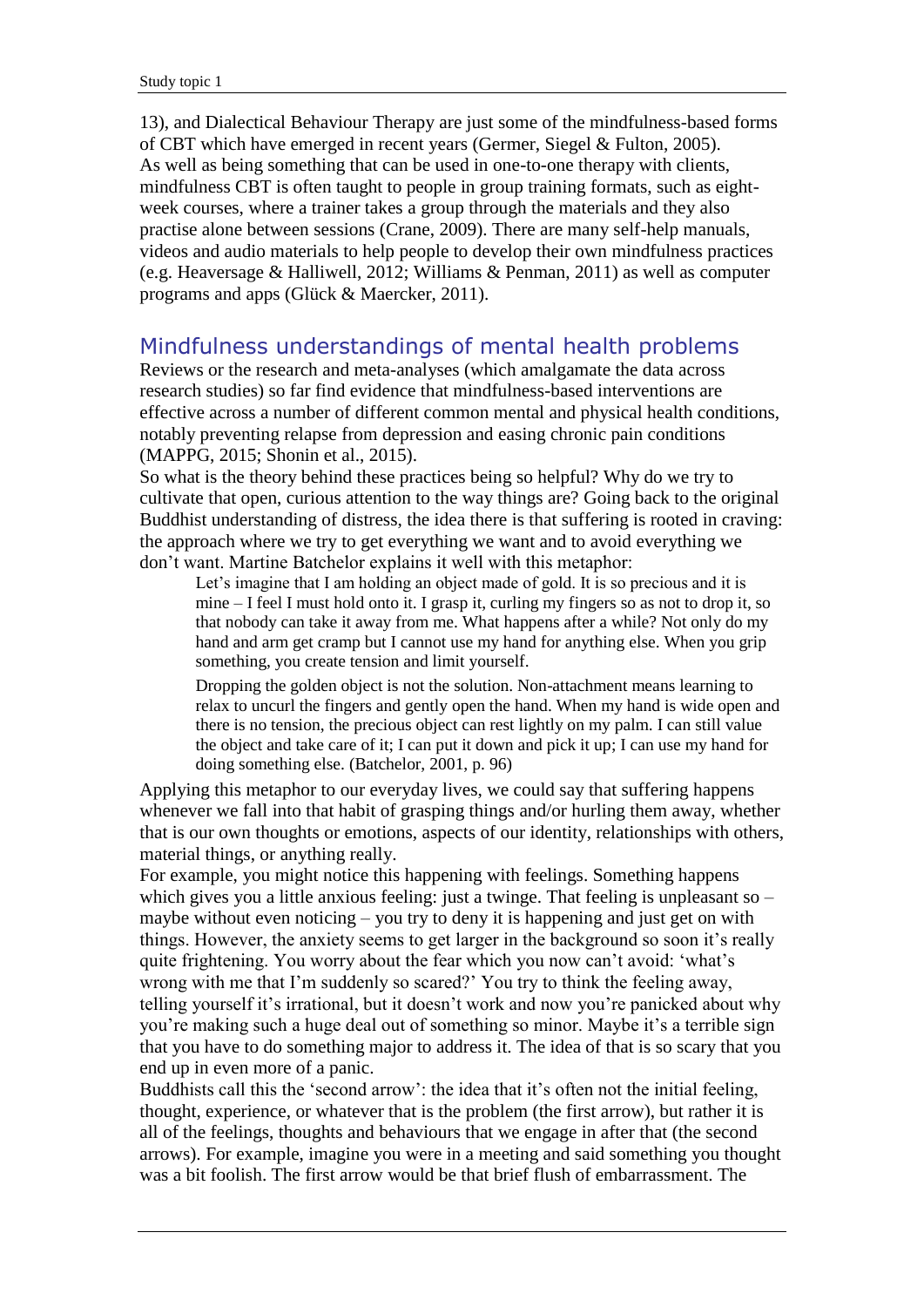second arrows would be telling yourself you were stupid, worrying what everybody thought of you, feeling angry with yourself, tensing your body, etc. 'Staying with' the first arrow means allowing yourself to feel the embarrassment without hitting yourself with all those additional thoughts and feelings about it.

Second arrows don't just happen with 'negative' experiences like fear, we're just as bad with 'positive' experiences, like finding some-thing that makes us feel good, and then trying to get that experience more and more, and protecting it because you're so scared of not having it again (a common pattern in addictions and compulsions).

#### **Pause for reflection: Second arrows**

Can you remember a recent time when you experienced something like the spiral of thoughts and/or feelings described here.

The alternative, as we saw in Batchelor's metaphor, is turning towards the initial experience and trying to be with it as it is, instead of layering all those other things on top of it. That's why, during meditation, we try to notice each thought, feeling or sensation as it bubbles up, and let them go: not itching a scratch, following a fantasy, or trying to block off a negative thought.

So mindful therapies for anxiety tend to advocate 'approaching' rather than 'avoiding' frightening experiences, and learning to 'stay with' the experience, noticing with curiosity how it unfolds over time (Orsillo & Roemer, 2011). Mindful therapies for addiction encourage 'urge surfing': slowing down and noticing their urges when they come, rather than either trying to avoid them or giving into them (Bowen, Chawla  $\&$ Marlatt, 2010). Mindful therapies for pain note how we tend to clench up around physical pain and focus on eliminating it, in a similar way to the way we relate to emotional pain. Again, trying to be with the sensation openly and spaciously, so we're aware of our whole experience and how it shifts over time, seems to be helpful (Kabat-Zinn, 1996).

It is important to remember that with all mental and physical health issues it is generally a lot more difficult to be mindful when things are hard than it is at other times. For this reason many approaches advocate training in mindfulness when things aren't so tough (e.g. before a relapse, when you're not feeling anxious), and then slowly applying it to the difficult situation. Many approaches also emphasise strongly the need to cultivate self-compassion and kindness so that mindfulness doesn't just become another stick to beat yourself with when you – inevitably – find it difficult (e.g. Chödrön, 2001; Magid, 2008).

#### Mindfulness approaches in counselling

You should have got the sense, from the section above, that Buddhist approaches don't draw much distinction between everyday experiences and mental health problems, or between different kinds of distress (depression, anxiety, addiction, psychosis, etc.). The 'mindless' craving way of being is seen as something that we all do in various ways, and which results in both the everyday and extreme forms of suffering that we experience. And the way of addressing this – through mindfulness, meditation, compassion, etc. – is the same regardless.

Buddhist approaches also challenge distinctions between therapist (well) and client (sick). Because we all engage in the same patterns, mindfulness would be just as important for the practitioner as for the person they're working with. They can be a great way of cultivating the focused attention, self-awareness, empathy for others, and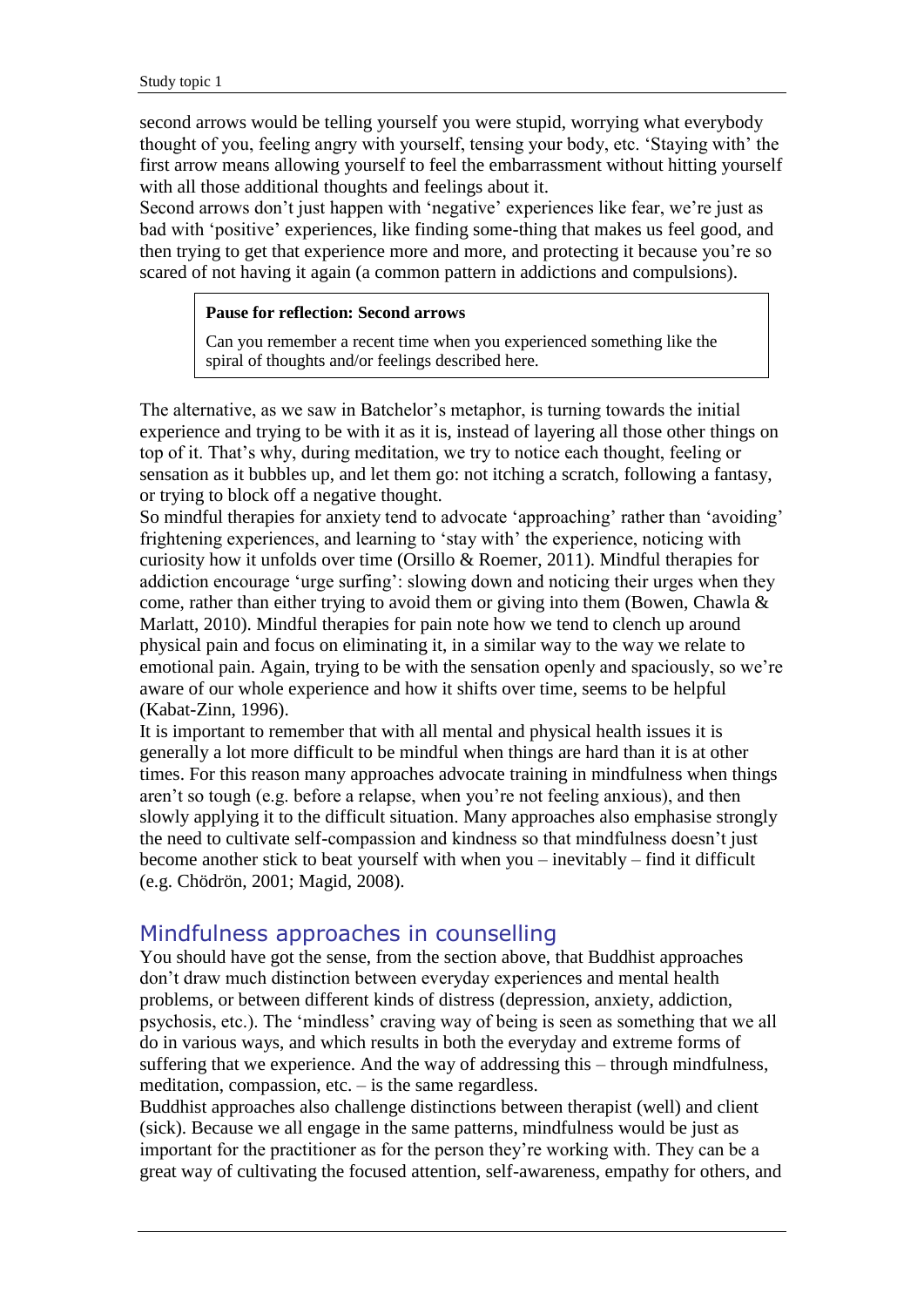ability to 'stay with' difficult material which is required in therapy (Barker, 2013b). A mindful therapist can model these abilities for their client and offer a mindful relationship in the therapy room which is beneficial in itself (Nanda, 2005). Of course, mindfulness ideas and practices can also be offered to clients as something to try for themselves, either in addition to regular therapy, or as the whole focus of therapy sessions: practising both with support within sessions and as 'homework'.

#### Case example: Mindful therapy

Paul is a man in his late 50s who comes for counselling. He says he's suffered from periods of depression every few years for most of his adult life and he'd really appreciate some help with it. A lot of the time he's fine – getting on with his work, his hobbies, and the home he's made with his husband Michael. But when depression hits he becomes withdrawn and anti-social and finds himself questioning everything he does, becoming irritable with Michael and despondent about the future.

Before reading on, you might like to reflect from what you've read already how mindful approaches might understand Paul's difficulties, and how a mindful therapist might work with him. The evidence so far suggests that mindfulness is particularly effective at preventing relapse from depression in people who've experienced it before (Shonin et al., 2015) so it could be particularly beneficial for Paul to work with a counsellor one-to-one or in a group to learn mindful techniques before depression hits again (Segal, Williams & Teasdale, 2002).

If Paul is currently experiencing depression, a therapist might encourage him to try 'staying with' his irritable or despondent feelings rather than trying to grasp them or hurling them away. With awareness he might notice the barrage of 'second arrows' which tend to come in whenever he starts to feel low. He might cultivate the capacity to come back to his whole experience in the present moment instead of ruminating over the past and worrying about the future (Williams, Teasdale, Segal & Kabat-Zinn, 2007). A therapist might also like to draw in more compassion-based practices, such as meditations designed to get Paul feeling more kind, and less critical, towards himself and the rest of the world (e.g. Gilbert, 2010).

### Mindfulness in the criminal justice system

As we have seen, mindfulness has become important in therapy, but it is also now broadly influential in public policy proposals for increasing the well-being of society. In 2008, the UK's Government Office for Science published a report entitled *Mental capital and wellbeing: making the most of ourselves in the 21st century* as an overview of how to increase 'mental capital'. Central to the project was the idea of mindfulness techniques at all stages of life to promote personal well-being and better mental health and functioning, from childhood school and adolescent learning and leisure settings, to older adults in work, in education or training, and after work in older age.

This focus was further developed in the Mindfulness All-Party Parliamentary Group (MAPPG) report *Mindful nation* UK (MAPPG, 2015). The report was produced by a group of members of parliament who had been offered mindfulness sessions by The Mindfulness Initiative: a group of teachers, economists, theorists and others influenced by mindfulness, who try to raise awareness of the uses of mindfulness practices throughout society.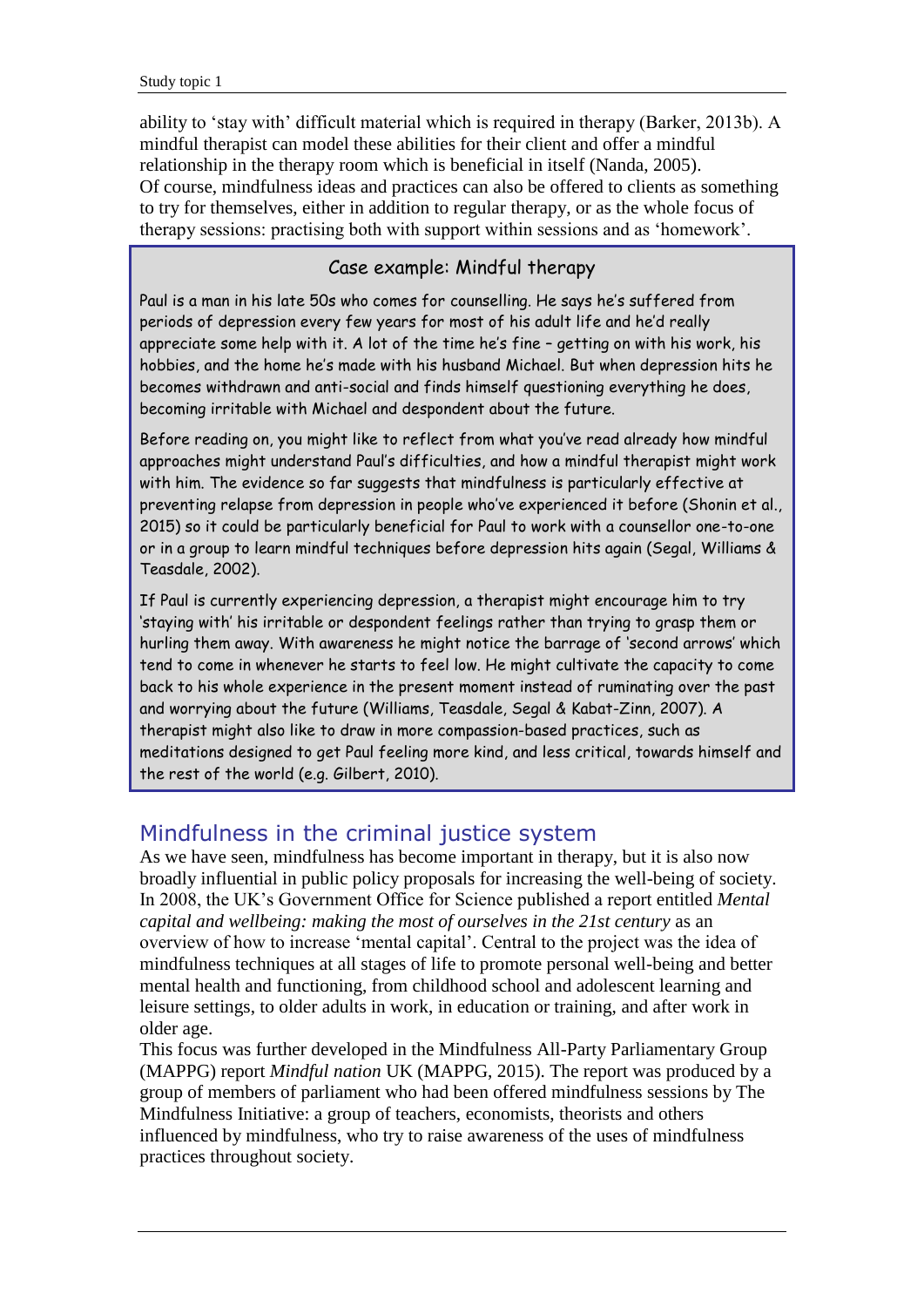Considering the cost to the state and research evidence, the report identified four areas in which mindfulness could be a key resource. One was the criminal justice system, particularly in relation to the rehabilitation of offenders and the prevention of recidivism (reoffending by prisoners once they are released). The report noted the evidence that prison populations have higher levels of depression and anxiety and a higher suicide rate than the rest of society; higher levels of negative feelings, anger and inability to self-regulate; higher incidence of childhood histories of emotional, sexual or physical abuse (see Chapter 13); and higher levels of substance abuse. These factors are all linked to offending, and are therefore understood as *criminogenic* and should be addressed in a 'what works' approach to rehabilitation and prevention of recidivism (Howells, Day & Thomas-Peters, 2007). Howells et al.'s report also noted that there was now significant research to support mindfulness-based training and practice in prison being effective in ameliorating the occurrence and effects of these factors. Mindfulness-Based Cognitive Therapy was therefore recommended as standard therapy in the UK criminal custodial system, and the report called for further investigation of the effectiveness of mindfulness-based interventions with offenders.

## Meditation and mindfulness in prison systems

Grounded in Hindu philosophy, Transcendental Meditation was one of the earliest meditation programmes to achieve huge popularity across Western society after the Second World War. Introduced into US prison from the 1970s onwards, its practice involved repetition of a mantra once or twice for 15–20 minutes a day to produce a 'wakeful condition of alertness [and] a restful physiological condition' (Himelstein, 2011,

p. 648). The focus of its introduction in prisons was reduction of levels of anger and aggressive behaviour, but there were a range of additional benefits, including reduced use of narcotic drugs and addiction behaviours, and recidivism.

Orme-Johnson (2011) notes a series of research studies in which follow-up of these, and Buddhist-based meditation, programmes found impressive effects on levels of aggression, well-being, self-esteem, negative thoughts, optimism, pro-social behaviour, and empathy with others. Offenders in these programmes were between 33% and 47% less likely to be convicted of a further crime following release from prison.

Prison environments are alien, alienating, noisy, cramped, regimented, and sometimes chaotic and threatening (Scott-Whitney, 2002). These are huge barriers to activities requiring stillness, silence and reflection. As a prisoner in US high security prisons over 20 years, Maull (2005) movingly details his journey to develop Buddhist meditation practice to survive this environment, to found a meditation self-help group for other prisoners, and his use of mindfulness in hospice care for prisoners with terminal illness. In 1987 he founded the Prison Dharma Network, which is now a global organisation working to promote support for Buddhist prison meditation groups and practices across the world.

Vipassana is the usual form of mindful and 'Buddhist informed' meditation used in prisons. It involves an initial ten-day training period of total silence and retreat with sitting meditational exercises – no mean feat in a prison environment – followed by regular group practice. Two documentaries have been made in the very different contexts of the US and India (Ariel & Menahami, 1997; Philips, Kukura & Stein, 2007) to show the actuality and practice of such groups and the issues and difficulties they encounter.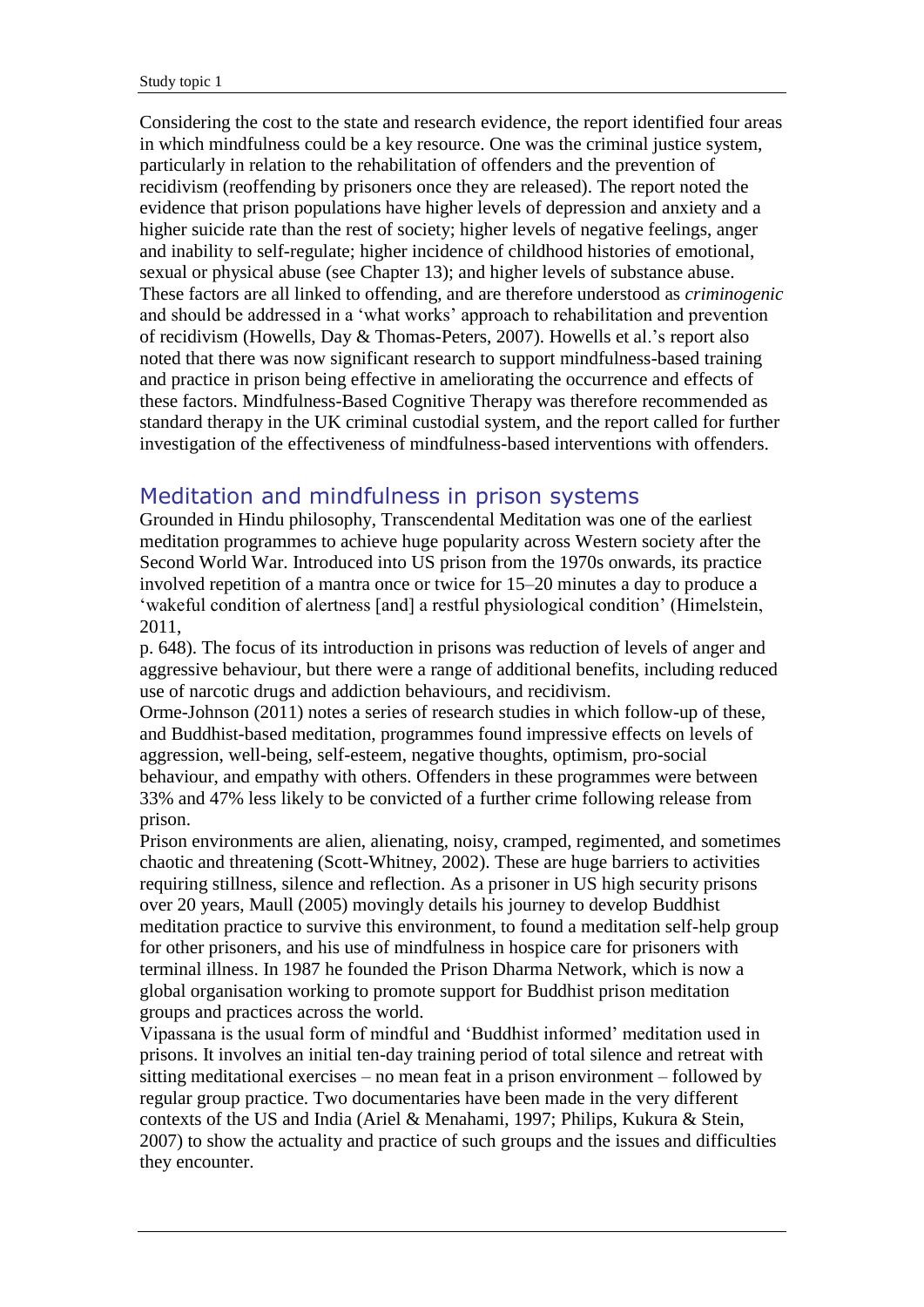Lyons and Cantrell (2015) detail the continuing success of such volunteer-based programmes, but in particular how the mindfulness-informed therapeutic approaches mentioned earlier are now being combined with CBT techniques in a range of prison therapeutic regimes. For example, they describe the adaptation of Mindfulness-Based Stress Reduction into Mindfulness-Based Relapse Prevention, which develops the capability for acceptance and non-reactive observation of the desire to use drugs – 'urge surfing' (Bowen & Marlatt, 2009). This appears to be effective in lessening the severity of negative emotional states which cue drug use, and enabling tolerance of these. Substance misuse and addiction is a big problem in US prisons and intersects directly with the race issues covered in Chapter 5. In relation to gender (see Chapter 6), research suggests that for women prisoners in particular, mindfulness-based interventions are particularly effective in addressing substance misuse and serious psychological trauma (Katz & Toner, 2013).

Research into the outcomes of mindfulness and meditation-based interventions was cited extensively in the MAPPG report, *Mindful Nation* UK (MAPPG, 2015). However, the difficulties of conducting research in prisons and custodial settings are considerable, from the practical to the methodological and ethical. This means that individual studies vary hugely in the conditions, quality, measured outcomes and controls that are applied (Howells, Tenant, Day & Elmer, 2010; Shonin et al., 2013). However, systematic reviews and meta-analyses of these studies show a qualified but consistently positive impact of interventions in relation to the following: alleviation of feelings of low self-worth and low self-efficacy; excessive self-focus and inability to relate closely with others; habitually high levels of negative thought, feeling and anger improving behaviour relating to poor self-management; lowering of impulsivity; and better emotional self-regulation (Auty, Cope & Liebling, 2015; Dafoe & Stermac, 2013). There is also reasonably consistent evidence that prisoners who have taken part in substantial and sustained programmes of this kind have significantly lower rates of recidivism.

### Focus on Dialectical Behaviour Therapy (DBT)

Marsha Linehan (Linehan, 1993; Linehan, Armstrong, Suarez, Allmin & Heard, 1991) developed Dialectical Behaviour Therapy (DBT) to address the deeper individual developmental history and emotional issues of her clients. She had found that clients often felt misunderstood and invalidated in CBT (see Chapter 14), and withdrew from it or got angry with the continual emphasis on change. She proposed this because CBT focuses on acquiring scripts and techniques to apparently change thought and behaviours, without acceptance or exploration of the individuality of a client's emotions or the history and experience of their particular lives.

DBT introduces the 'dialectic' of balancing *acceptance* of who an individual client is with the need or goal of *change* in particular ways. The key mindful therapeutic addition to CBT here is *radical acceptance*. This involves recognising that many of the significant judgements that we make about ourselves and others – particularly the negative judgements which often lead to self-destructive actions – are emotional and unreasonable. It is about accepting painful and unpleasant emotions, but not allowing them to build up through judgements about what they mean into suffering. In this way, it involves recognising and accepting the 'first arrow' feelings behind the 'second arrows'. The client can then choose to change or to accept particular areas of their life which causes pain, and to enable either choice using skills development.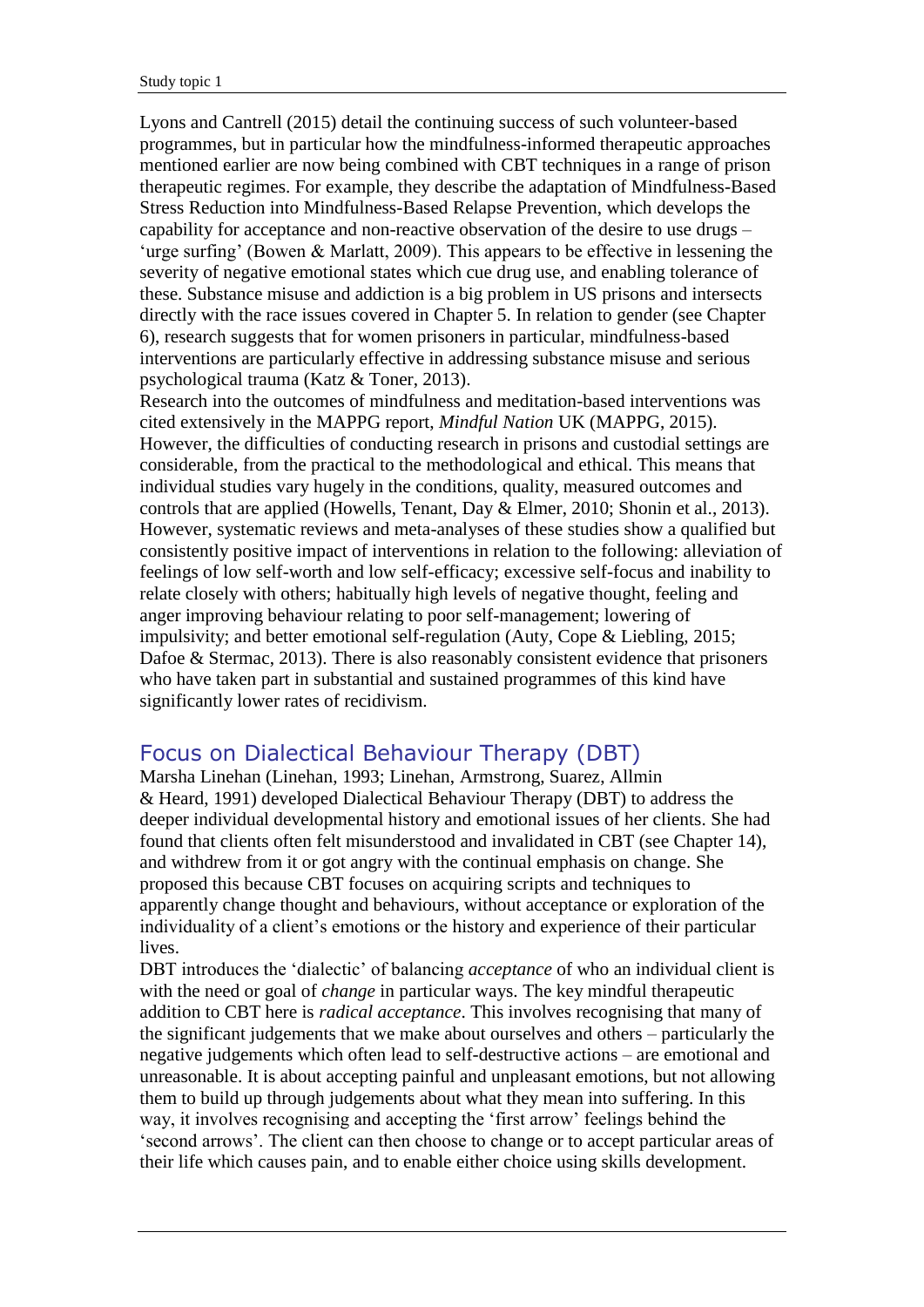In DBT there are four skill areas which practitioners and clients work on together to develop this dialectic for both change and acceptance of what is (McKay, Wood & Brantley, 2007). They are:

- 1. Distress tolerance to cope better with painful emotions and to build new resiliencies so that the events or circumstances that provoke pain do not also build up into suffering.
- 2. Mindfulness to experience the present moment more fully and focus less on painful or frightening events in the past or possibilities in the future. Part of this involves reviewing and overcoming habitual negative judgements made about the self or others.
- 3. Emotional regulation to recognise feelings clearly and be able to experience and modulate them without feeling overwhelmed, which often causes destructive behaviour.
- 4. Interpersonal effectiveness to express beliefs and needs, to set limits and to negotiate problems while protecting relationships and maintaining respect.

In a standard format, DBT involves group sessions for the first three months working on these skills in a structured form, with practice sessions, homework and record keeping. These are followed by individual sessions and (ideally) availability of the therapist to clients on the phone for coaching for several additional months up to a year. This has been modified and trialled within many contexts and with many mental health issues, but should always follow a particular format of treatment stages and a hierarchy of target behaviours so that therapy is safe, structured and progressive, and not just used as a reactive crisis management service (Pederson, 2015).

DBT has been used extensively with community clients diagnosed with borderline personality disorder (BPD), eating disorders, substance

abuse, depressive disorders, and self-harm, with consistently positive results (Panos, Jackson, Hasan & Panos, 2014; see Chapter 18). It has been particularly impressive in its successful use with BPD, which within psychiatric services is often considered to be an untreatable condition.

Within the growing evaluation literature, it has been frequently noted that DBT is particularly successful with women clients, and it has been trialled with impressive results with long and short-term women prisoners across custodial contexts and countries (Berzins & Trestman, 2004; Gee & Reed, 2013; Nee & Farman, 2007). It is now also being adapted and trialled, with some success, with male prisoners diagnosed with psychopathy and other issues (Galietta & Rosenfield, 2012). It is, however, an intensive and sustained form of therapy, and one whose literature is rich in the tensions and issues which arise from implementing therapeutic practices grounded in Buddhist spiritual philosophy into a secular, Western, materialist system of practice.

#### Critical perspectives

Throughout this chapter we have generally presented a pretty positive view of mindfulness-based interventions and their effectiveness at helping people in both counselling and forensic psychology contexts. However, it is important to inject a note of caution here. Mindfulness based therapies are a very new thing (even if they are based on an ancient approach), and this means that they still haven't been researched as thoroughly as other therapies or over such a long period of time. There are also some serious criticisms coming to light of the limitations of the mindfulness movement in its current form.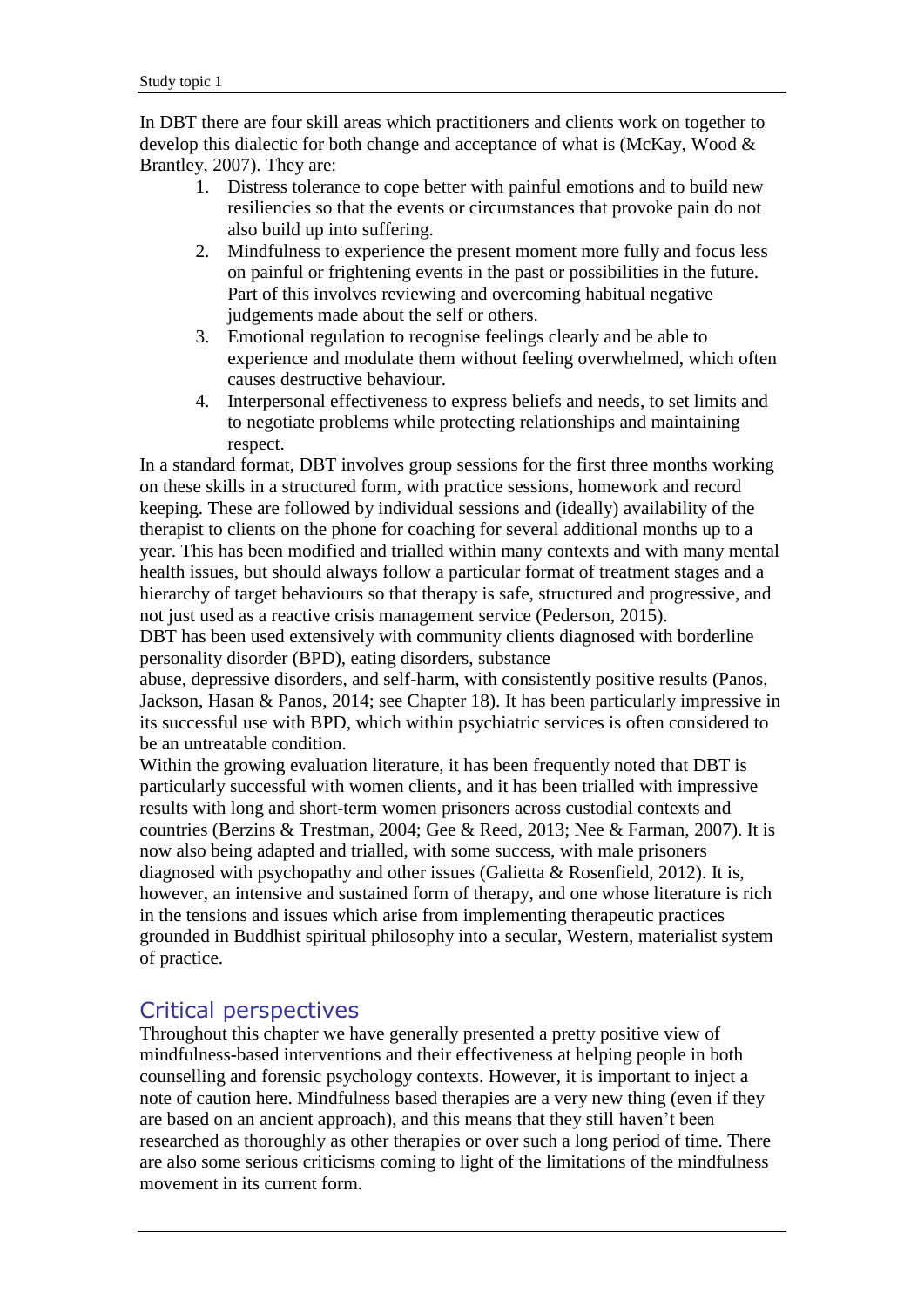In relation to the research, studies in this area suffer from many of the problems of research on therapy more broadly, including the fact that they tend to be conducted by people who are invested in their approach to mindfulness, who will therefore tend to find more positive results; that significant results tend to be published while nonsignificant ones do not; and that it is very hard to create comparison groups who go through everything else that the mindfulness group goes through, except the mindfulness itself, and with the same practitioner (Cooper, 2008). Shonin, Van Gordon and Griffiths (2010) suggest that some of the effectiveness of mindfulness may well be because it is currently so fashionable. They also point out that 'mindfulness' is being used to refer to many different therapies and techniques, and that it is also very difficult to determine whether clients are actually engaging in the practices they've been taught.

A spate of critical articles and programmes have also pointed out some serious issues with the ways in which the current mindfulness movement operates (e.g. Beyond Belief, 2014; Foster, 2016; Purser & Loy, 2013). There isn't space to go into all these in detail here, but Information box 16.1 provides a brief list of some of the concerns.

#### **Pause for reflection**

Before reading the list in Information box 16.1, take a moment to think about any criticisms you have thought of while engaging with this chapter.

#### **Information box 16.1: Problems with the mindfulness movement**

- Mindfulness and/or meditation may increase rather than decreasing distress for some people, particularly if done as a one-size-fits-all approach without support or a thorough understanding (Farias & Wikholm, 2015).
- There's no accreditation to ensure that mindfulness trainers are well trained and ethical (Foster, 2016).
- There are ethical issues with people repackaging, trademarking and selling ancient ideas and practices which were originally given away for free to whoever wanted to engage with them (Barker, 2013b).
- Difficulty meditating or being mindful can become another reason for people who are struggling to be self-critical (a major element of mental health problems) if not combined with compassion (Chödrön, 2001; Magid, 2008).
- By locating problems internally, rather than externally, mindfulness can potentially encourage people to accept toxic circumstances – such as relationships, workplaces or criminal justice systems – instead of addressing them (see Chapter 15; Stanley, 2012).
- 'McMindfulness' often presents a quick-fix solution to reduce costs (e.g. MAPPG, 2015), which denies the social and material causes of much of mental ill-health and criminal behaviour (e.g. structural inequalities, austerity measures, discrimination) (Purser & Loy, 2013).
- The current social, political and economic systems of consumer capitalism and neoliberalism actively encourage people to police themselves as individuals and to try to get everything they want and avoid things they don't want in order to be 'successful' and 'happy'. We can